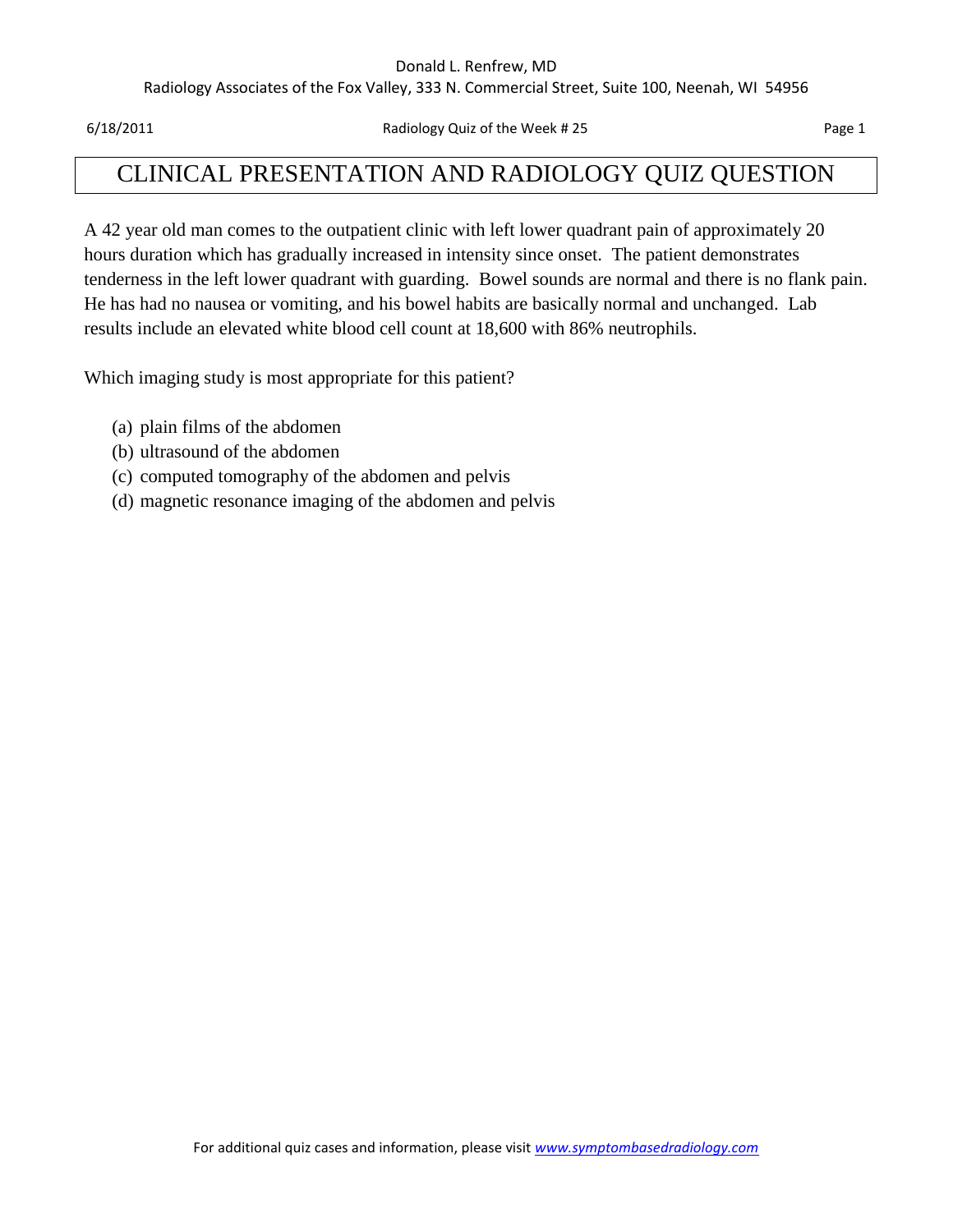### RADIOLOGY QUIZ QUESTION, ANSWER, AND EXPLANATION

A 42 year old man comes to the outpatient clinic with left lower quadrant pain of approximately 20 hours duration which has gradually increased in intensity since onset. The patient demonstrates tenderness in the left lower quadrant with guarding. Bowel sounds are normal and there is no flank pain. He has had no nausea or vomiting, and his bowel habits are basically normal and unchanged. Lab results include an elevated white blood cell count at 18,600 with 86% neutrophils.

Which imaging study is most appropriate for this patient?

- (a) plain films of the abdomen
- (b) ultrasound of the abdomen
- (c) computed tomography of the abdomen and pelvis
- (d) magnetic resonance imaging of the abdomen and pelvis

Answer: (c), computed tomography of the abdomen and pelvis, is the correct answer. CT examination is the study of choice for "abdomen pain plus" where the "plus" represents inflammation (fever, elevated white count, rebound tenderness, peritoneal signs), suspected obstruction (distension with nausea/vomiting), and weight loss.

Plain films of the abdomen are generally of little utility in the evaluation of abdominal pain, with the possible exception of suspected obstruction. Even when obstruction is suspected, a plain film may be false-negative if the distended bowel loops are filled with fluid, and even if the plain film shows abnormal air-distended small bowel loops, a CT is often done to evaluation the location and cause of obstruction. Therefore, (a) is incorrect. Ultrasound of the abdomen is the study of choice for suspected biliary colic, but is not nearly as effective in diagnosing causes of abdominal pain originating in the other quadrants, and (b) is incorrect. Magnetic resonance imaging of the abdomen is usually reserved for evaluation of problem patients when ultrasound or CT is nondiagnostic, and (d) is incorrect.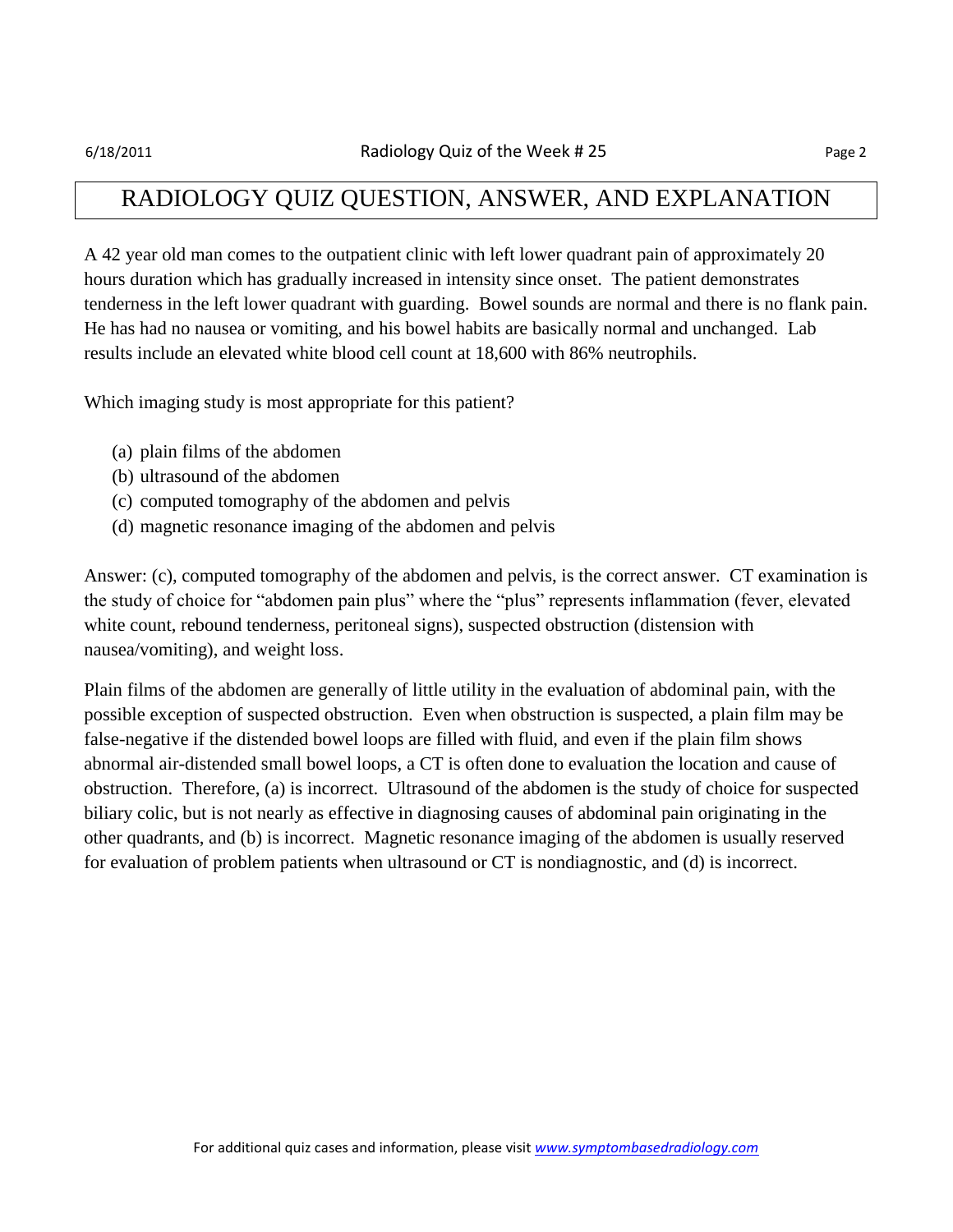# IMAGING STUDY AND QUESTIONS



Imaging questions:

- 1) What type of study is shown in the figure?
- 2) Are there any abnormalities?
- 3) What is the most likely diagnosis?
- 4) What is the next step in management?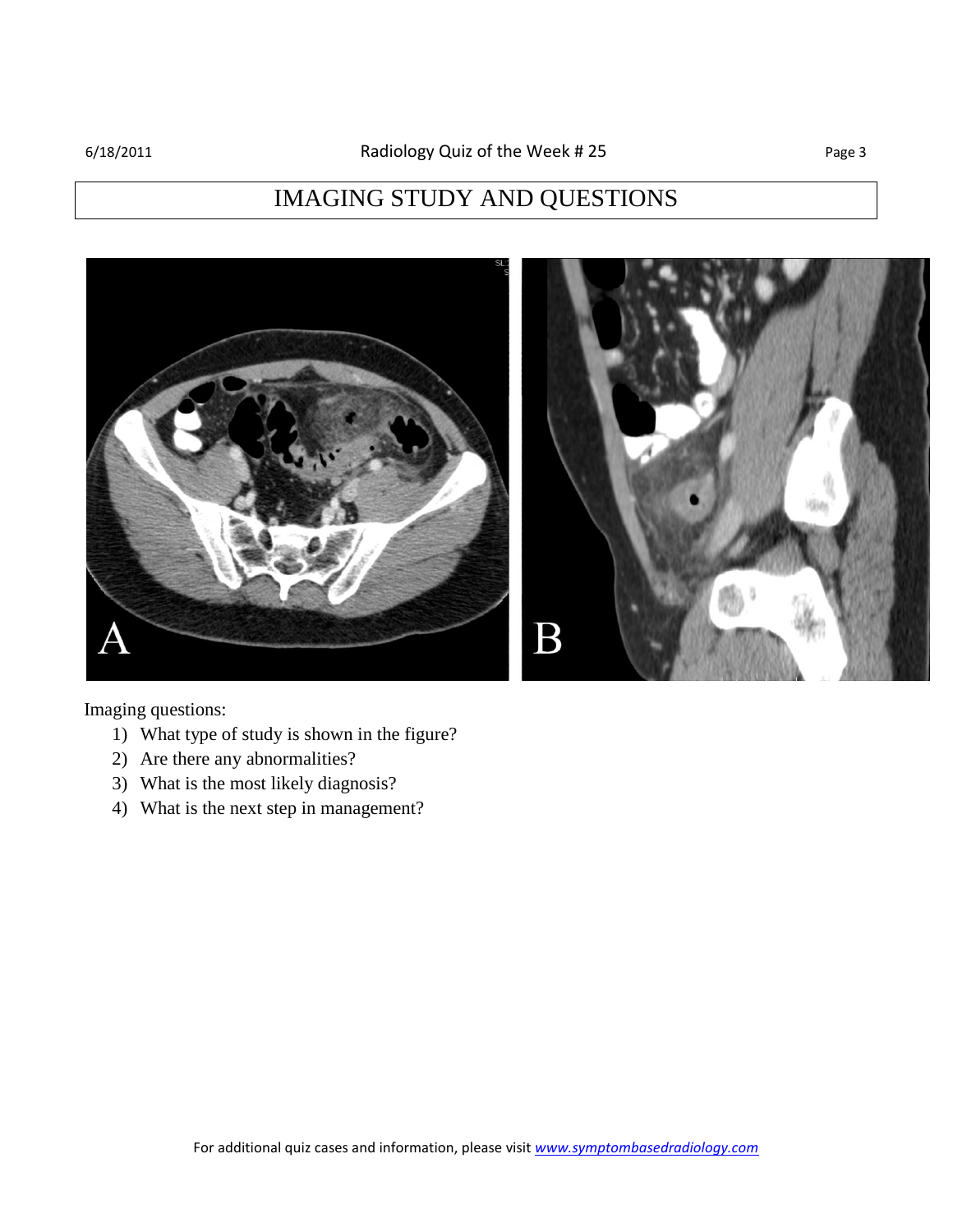### IMAGING STUDY QUESTIONS AND ANSWERS



- 1) What type of study is shown in the figure? Computed tomography (CT) of the abdomen and pelvis, performed with oral and IV contrast material.
- 2) Are there any abnormalities? In A, an axial image, there is free intraperitoneal air (white arrow) surrounded by inflammatory changes in the fat adjacent to the sigmoid colon. The sigmoid colon has an abnormally thick wall along with diverticulae (black arrow). Note normal thickness bowel wall, as seen on other loops of bowel, is only a few mm. In B, a sagittal image, a white arrow points to the thick walled sigmoid colon seen "end on," surrounded by inflammation in pericolic fat. The anatomy and abnormalities are much easier to see when using a workstation allowing rapid scrolling through a stack of images and/or off-axis reconstructions.
- 3) What is the most likely diagnosis? Diverticulitis.
- 4) What is the next step in management? Hospital admission for inpatient treatment with IV antibiotics, bowel rest, and surgical consultation.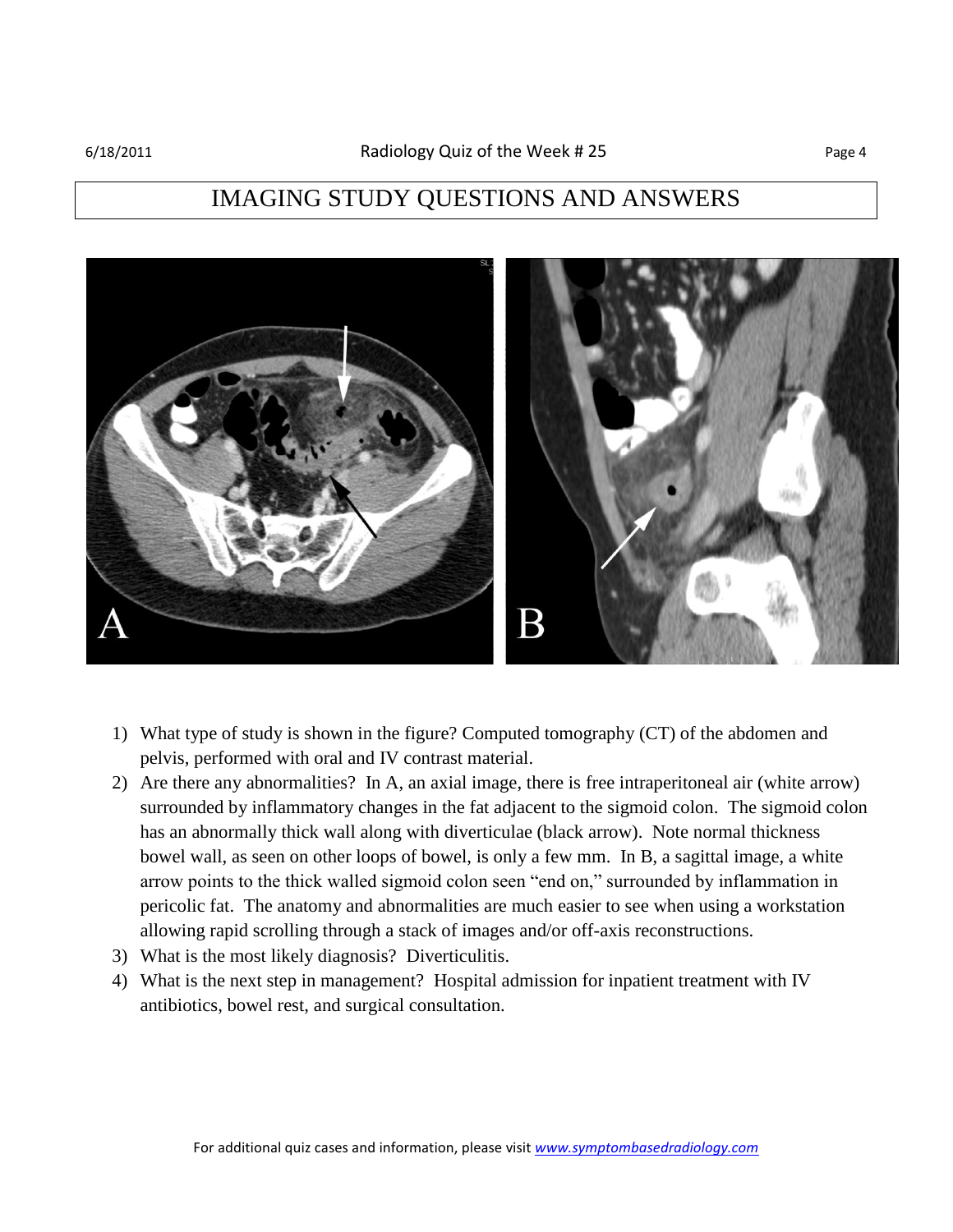### PATIENT DISPOSITION, DIAGNOSIS, AND FOLLOW-UP

The patient was admitted to the hospital. With bowel rest and intravenous antibiotics his abdominal pain relatively rapidly subsided and his white count on the day after admission fell to 14,300. A surgical consultation was obtained. As was actually known at the time of the initial visit, the patient had a history of diverticulitis (this information was withheld from the initially provided patient information in this quiz for teaching purposes), and had undergone colonoscopy on a prior occasion (subsequent to resolution of a previous bout of diverticulitis, but before the present bout). The surgeon advised continued treatment with antibiotics with consideration for an elective resection of the diseased segment of the sigmoid colon when the patient's bowel was *not* acutely inflamed. Generally, operating when the bowel *is* acutely inflamed increases the risk of complications and often necessitates a "two stage" procedure: one stage wherein the diseased segment is removed and a temporary colostomy created, and a second stage wherein the colostomy is taken down and the bowel re-anastamosed. By operating on a noninflamed bowel electively, the diseased segment of sigmoid colon may be removed and the bowel reanastomosed during the same procedure.